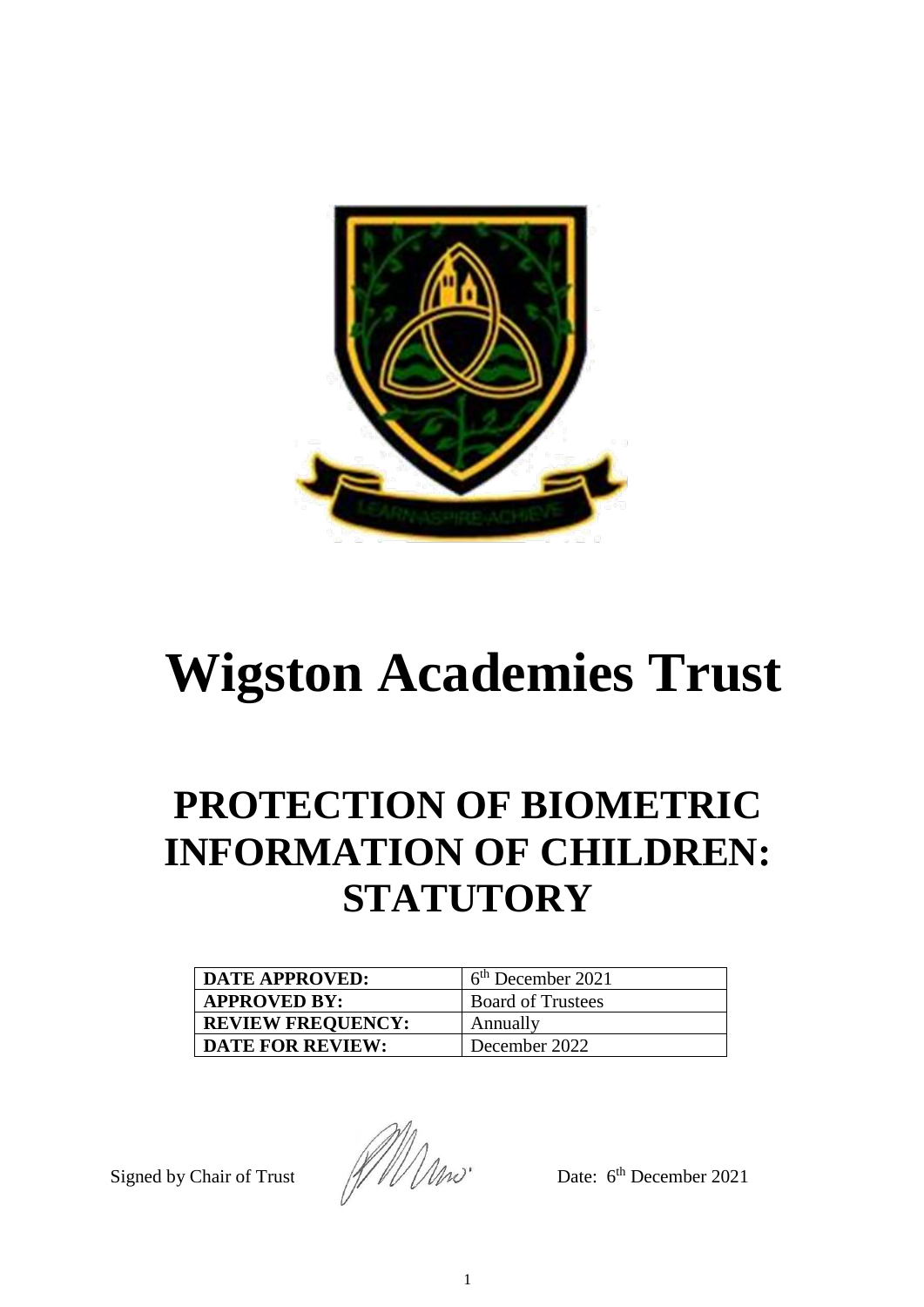# **CONTENTS**

- **1. Introduction**
- **2. Key guidance**
- **3. Definitions**
- **4. Consent of parents and carers**
- **5. Consent of children**
- **6. Consultation on the use of automated biometric recognition systems**
- **7. The use of photographs and CCTV**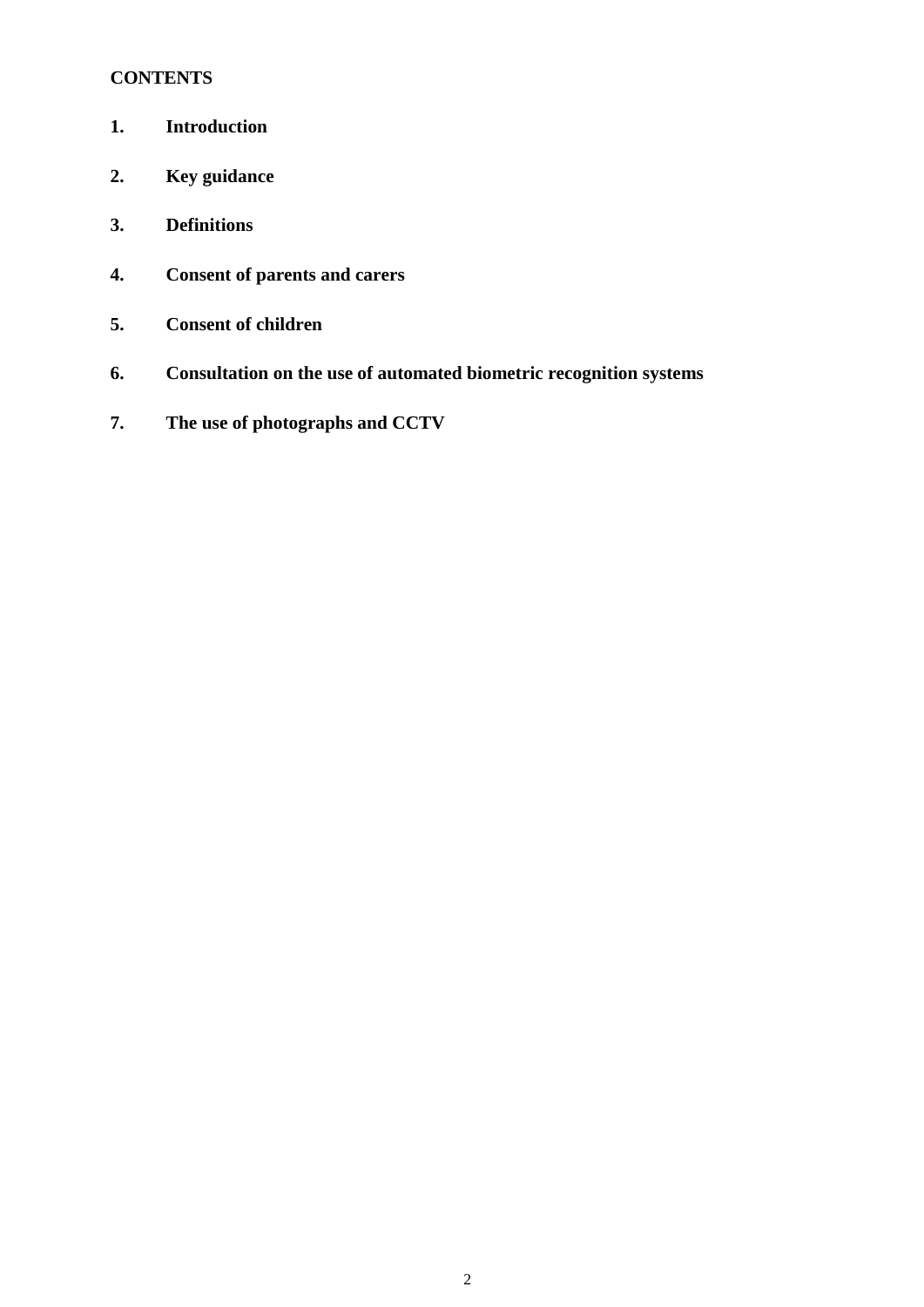#### **1. INTRODUCTION**

At the time of writing this policy, Wigston Academies Trust is using biometric data in a very limited way. The canteen system has moved away from finger recognition to a PIN system and the Academy library uses finger identification but this is under review. However, it is a statutory requirement to hold this policy and it will be applied if the Trust increases its use of biometric data for school systems in the future.

# **2. KEY GUIDANCE**

**2.1** Schools and colleges that use students' **biometric data** must treat the data collected with appropriate care and must comply with the data protection principles as set out in the General Data Protection Regulations (GDPR) 2018.

**2.2** Where the data is to be used as part of an **automated biometric recognition system,**  schools and colleges must also comply with the additional requirements in sections 26 to 28 of the **Protection of Freedoms Act 2012**.

**2.3** The Trust must ensure that each parent or carer of a child is notified of the Academy's intention to use the child's **biometric data** as part of an automated biometric recognition system.

**2.4** The written consent of at least one parent or carer must be obtained before the data is taken from the child and used ie, **'processed'**. This applies to all students in schools and colleges **under the age of 18.** In no circumstances can a child's biometric data be processed without written consent.

**2.5** Schools and colleges must not process the biometric data of a student (under 18 years of age) where:

- a) The child (whether verbally or non-verbally) objects or refuses to participate in the processing of their biometric data;
- b) No parent/carer has consented in writing to the processing; or
- c) A parent has objected in writing to such processing, even if another parent has given written consent.

**2.6** Schools and colleges must provide reasonable alternative means of accessing services for those students who will not be using an automated biometric recognition system.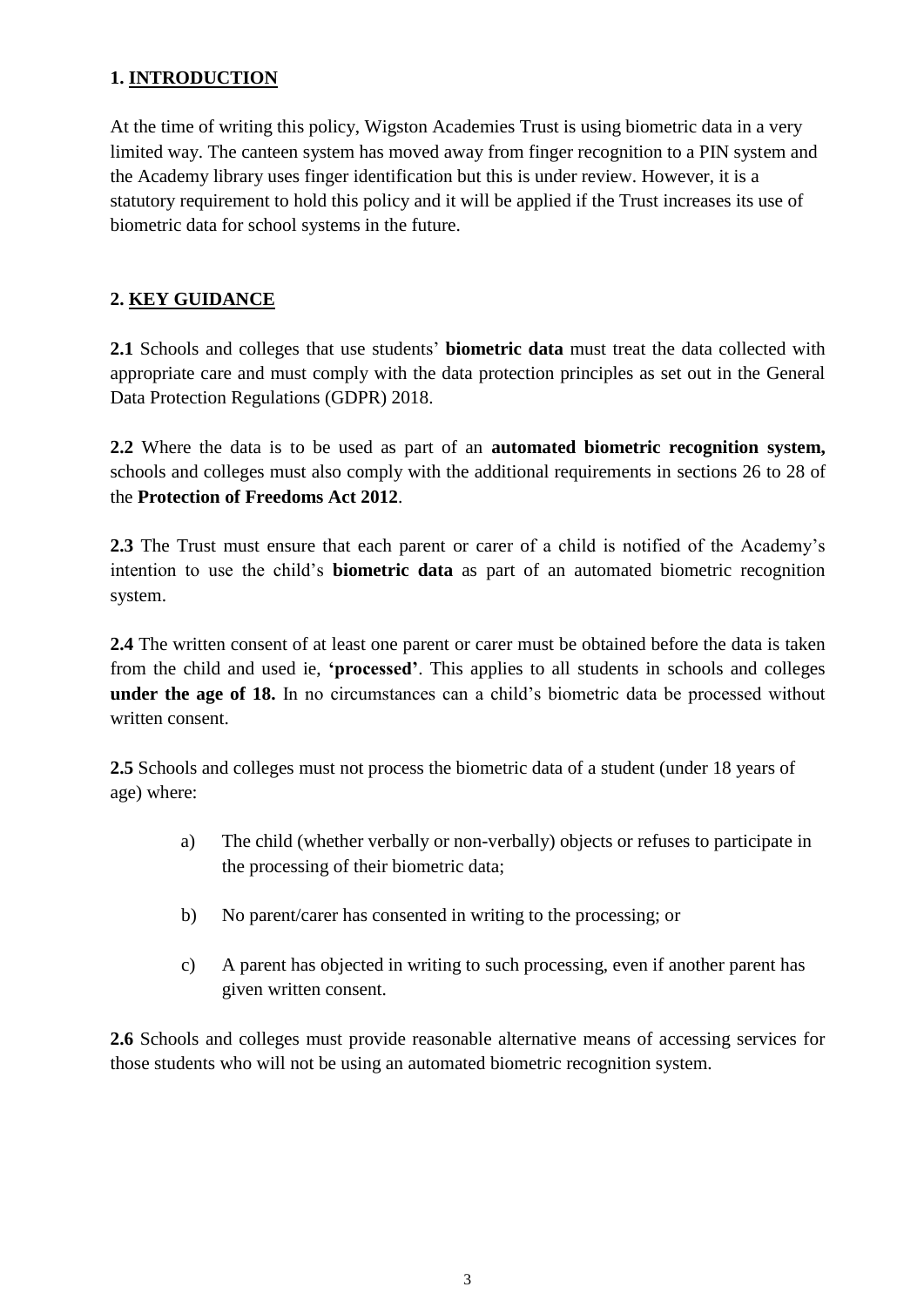#### **3. DEFINITIONS**

**3.1** *Biometric data* means personal data resulting from specific technical processing relating to the physical, physiological or behavioural characteristics of a natural person, which allows or confirms the unique identification of that natural person, such as facial images or finger print data. The Information Commissioner considers all biometric information to be sensitive personal data as defined by the **GDPR 2018**; this means that it must be obtained, used and stored in accordance with that Regulation. The Protection of Freedoms Act 2012 includes provisions which relate to the use of biometric data in schools and colleges when used as part of an automated biometric recognition system. These provisions are in addition to the requirements of the **GDPR 2018**.

**3.2** An *automated biometric recognition system* uses technology which measures an individual's physical or behavioural characteristics by using equipment that operates 'automatically' (i.e. electronically). Information from the individual is automatically compared with biometric information stored in the system to see if there is a match in order to recognise or identify the individual. Biometric recognition systems can use many kinds of physical or behavioural characteristics such as those listed in 3.1 above.

**3.3.** 'Processing' of biometric information includes obtaining, recording or holding the data or carrying out any operation or set of operations on the data including (but not limited to) disclosing it, deleting it, organising it or altering it. An automated biometric recognition system processes data when:

- Recording students' biometric data, for example, taking measurements from a fingerprint via a fingerprint scanner;
- Storing students' biometric information on a database system; or
- Using that data as part of an electronic process, for example, by comparing it with biometric information stored on a database in order to identify or recognise students.

#### **4 CONSENT OF PARENTS AND CARERS**

**4.1** Any objection or consent by a parent or carer must be an informed decision – as should any objection on the part of a child. The Trust will take steps to ensure parents/carers receive full information about the processing of their child's biometric data including a description of the kind of system they plan to use, the nature of the data they process, the purpose of the processing and how the data will be obtained and used. Children will be provided with information in a manner that is appropriate to their age and understanding. Each new system that is introduced will require separate consent.

**4.2** The Trust will notify each parent/carer of a student whose biometric information they wish to collect/use. If one parent/carer objects in writing, then the Trust will not be permitted to take or use that child's biometric data.